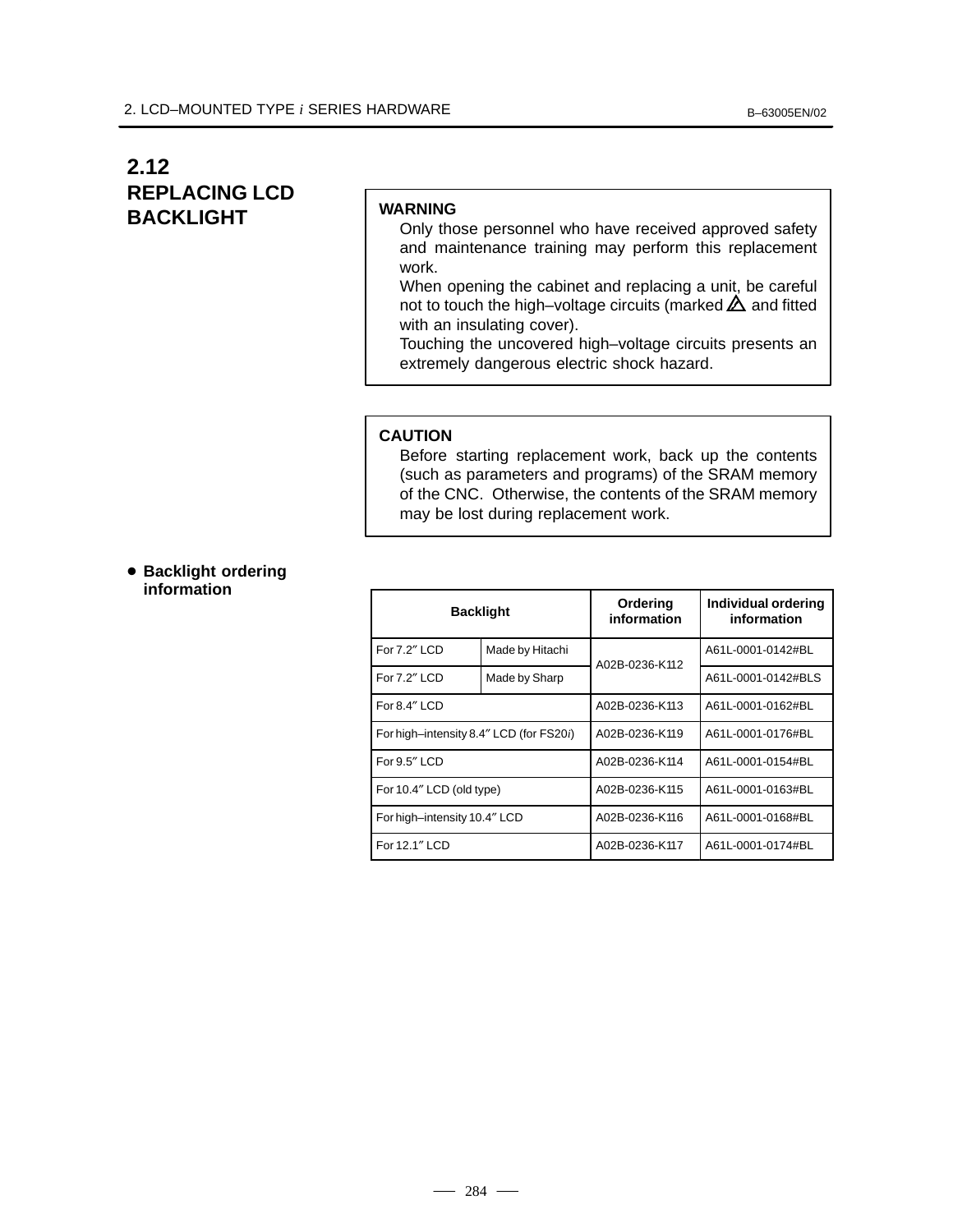

## - **Replacement procedure**

1) Detach the escutcheon from the CNC.

2) As shown below, unplug the connectors CP1 and CN8 to detach the LCD unit from the CNC unit. (For the 12.1″ LCD, remove also CP31.)

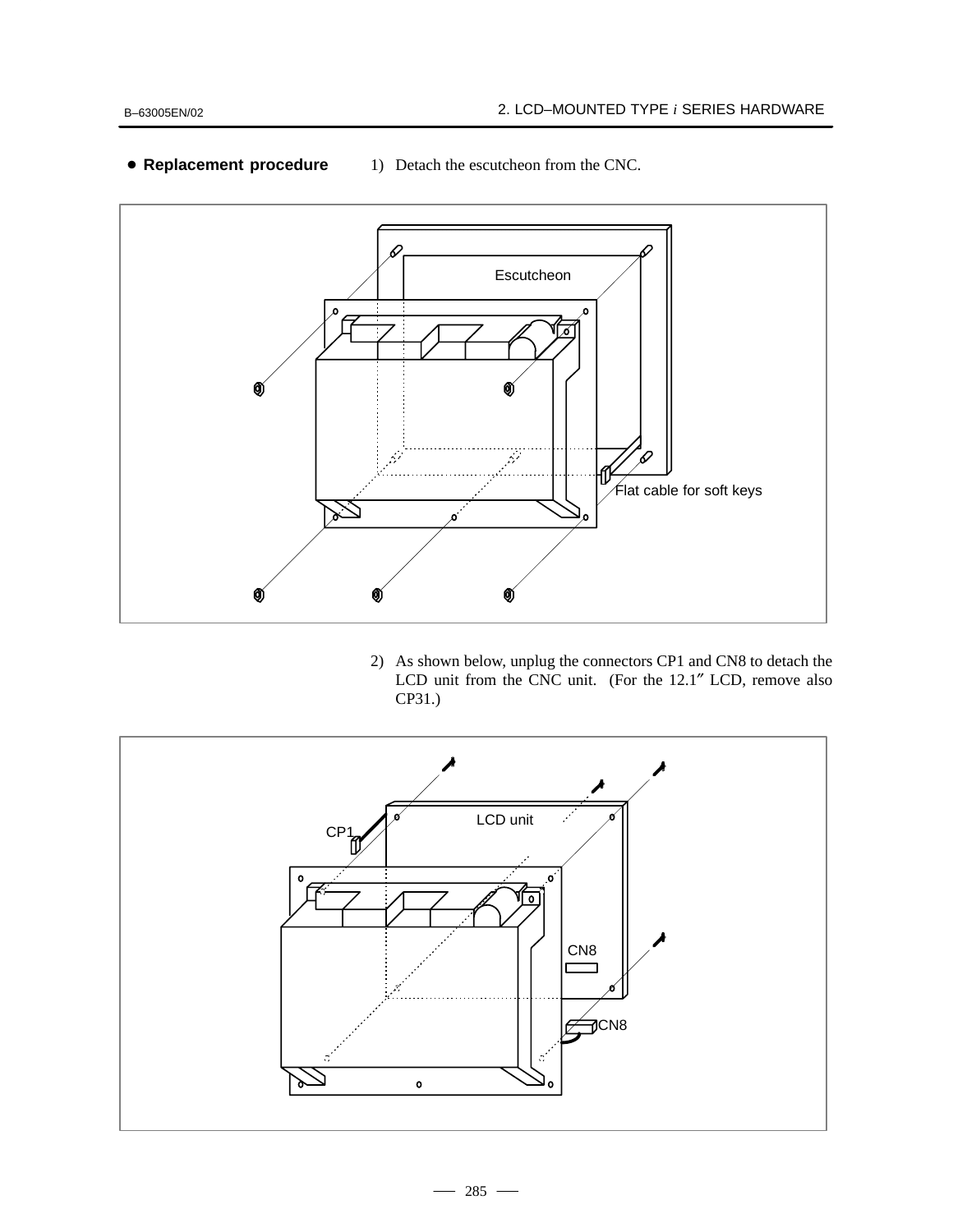#### 3)–1 For the 8.4″ LCD unit (color)

Remove the three screws from the left part on the rear of the LCD unit, and remove the cover. Then, the backlight is exposed. Replace the backlight with a new one.



3)–2 For the 10.4″ LCD unit (color) (old type) As shown below, remove the screw, and pull out the case containing the backlight. Replace the backlight with a new one.

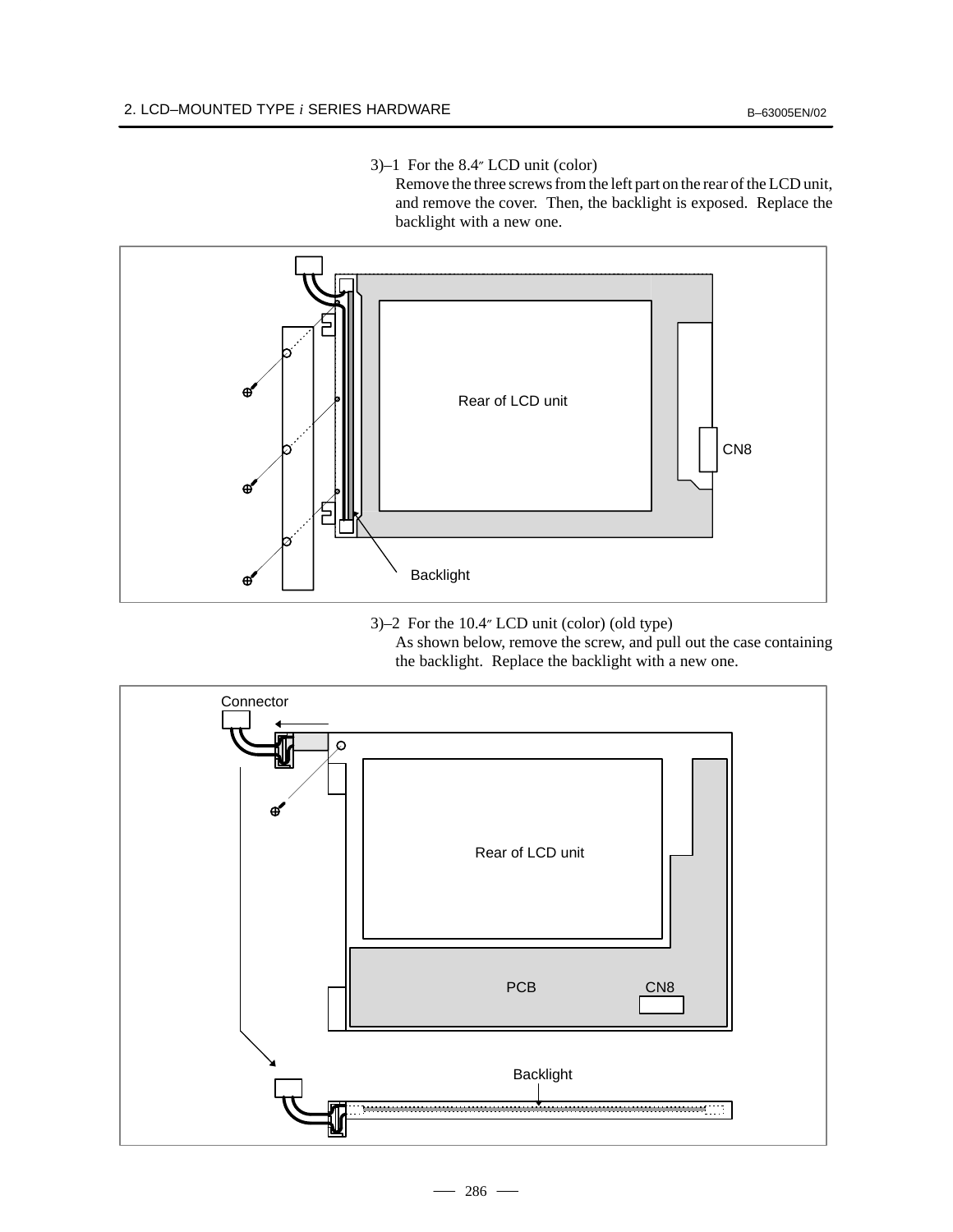3)–3 For the 7.2″ and 9.5″ LCD units (monochrome) manufactured by Hitachi

Remove the three brackets from the left part on the front of the LCD unit, and remove the cover. Then, the backlight is exposed. Replace the backlight with a new one.



3)–4 For the 7.2″ LCD unit (monochrome) manufactured by Sharp Remove the three screws from the left part on the front of the LCD unit, and remove the cover. Then, the backlight is exposed. Replace the backlight with a new one.

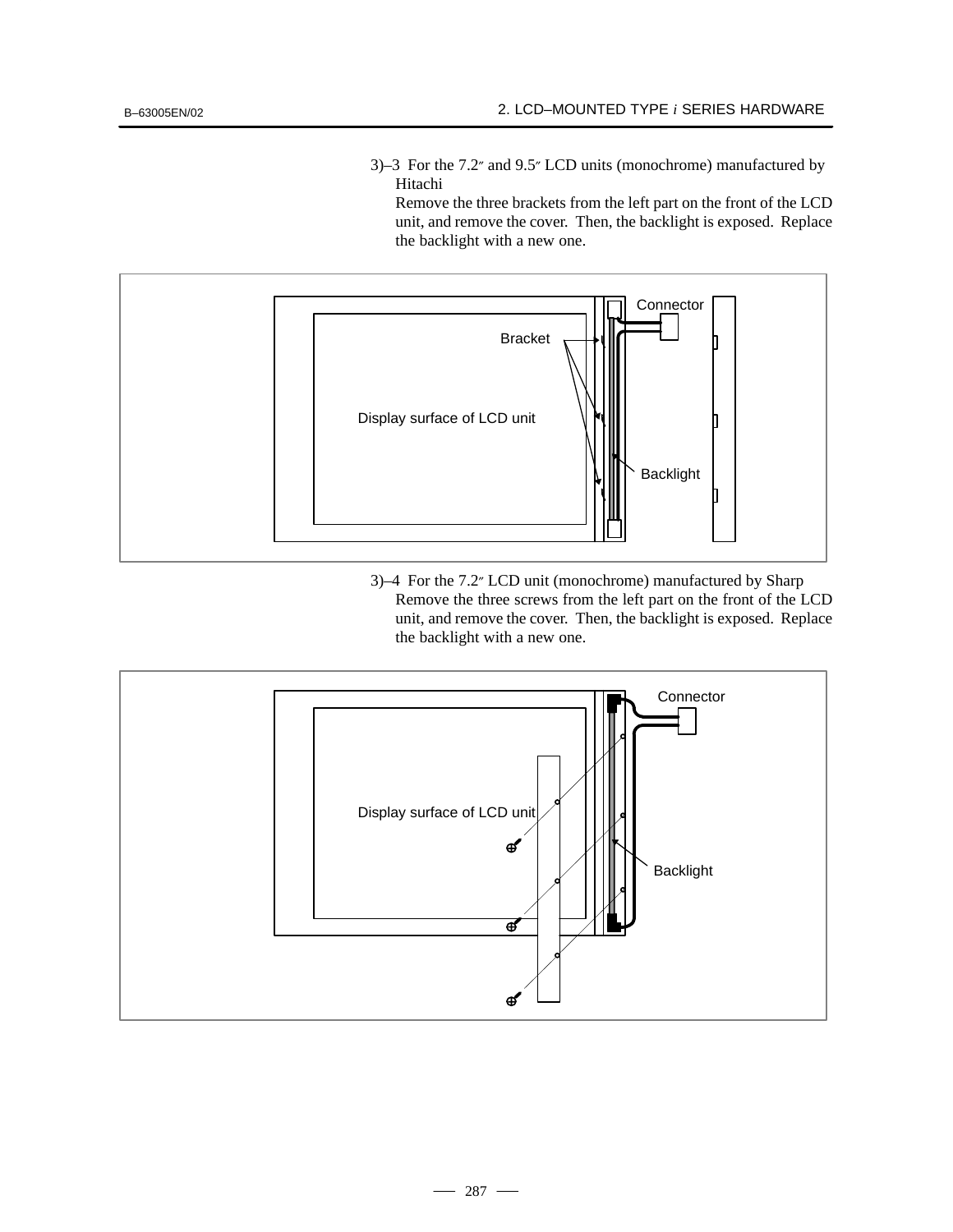3)–5 For the high–intensity 10.4″ LCD (color)

As shown below, press the projection to unlatch the backlight case, and pull out the backlight case, then replace the backlight.

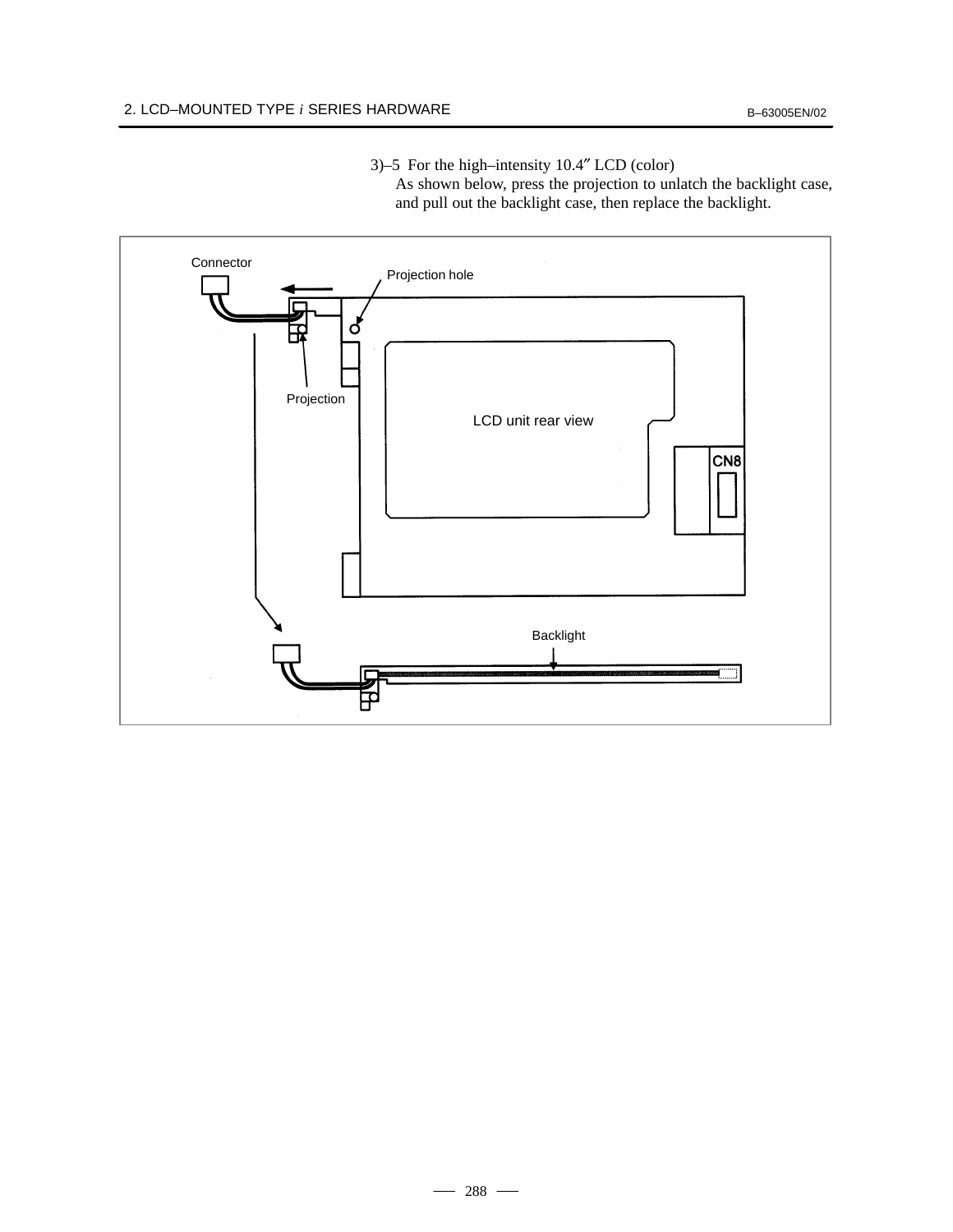3)–6 For the 12.1″ LCD (color)

Two backlights are provided on the rear of the LCD unit, the first at the top and the second at the bottom. To dismount the backlights, remove two bolts from each backlight and slide it to the left.